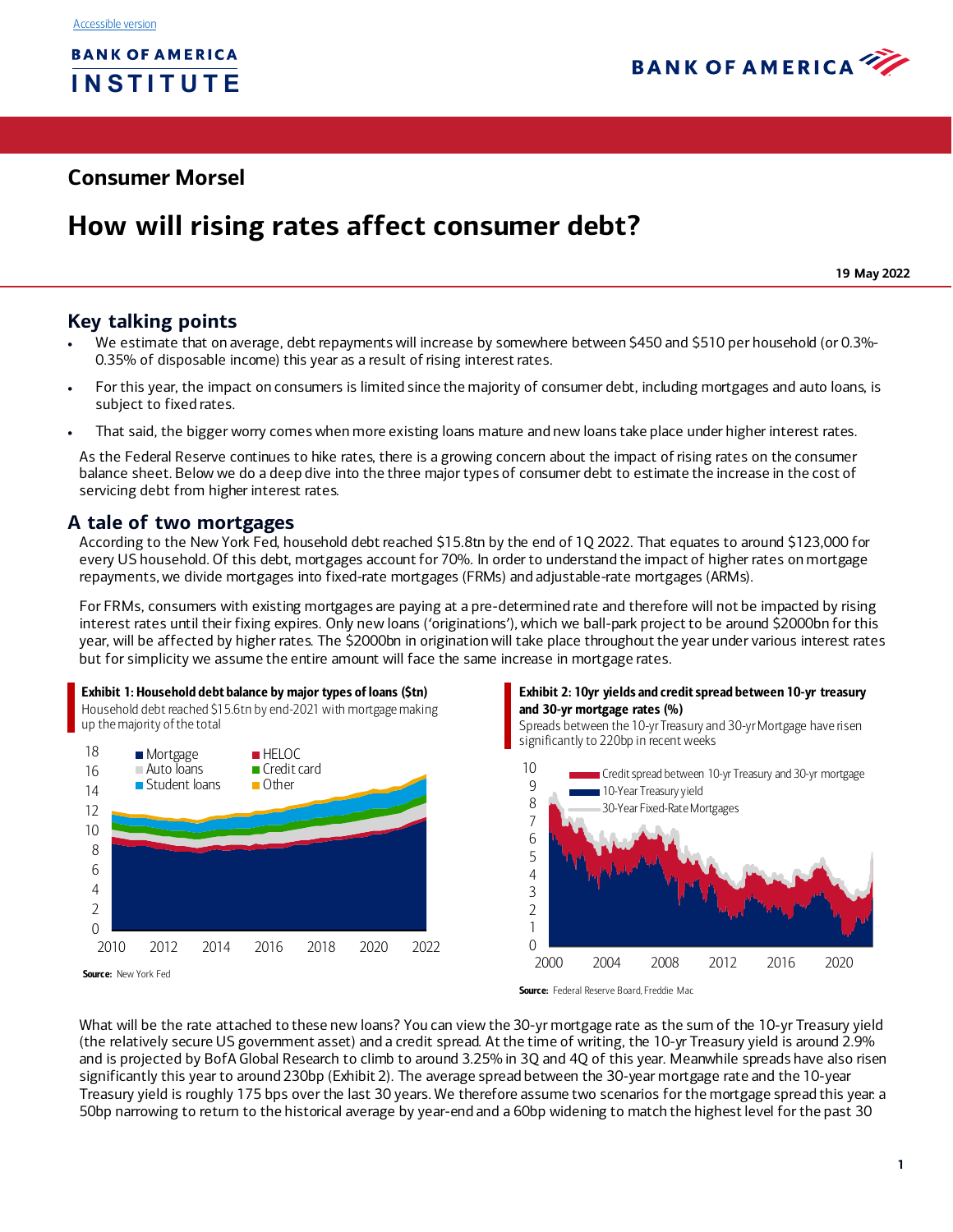years. This suggests to us that a reasonable forecast is that mortgage rates will be 190bp-230bp higher on average in 2022 than in 2021.

Using this forecast, it implies consumers undertaking new borrowing will face between \$38-46bn more (\$2000bn x 1.9% and \$2000bn x 2.3%) in additional payments, or a total across US households of \$300-\$360 per household (there are ~128mn households in the US) for FRMs.

Meanwhile the impact from ARMs will likely be minimal largely due to their decreasing prevalence. A[s Exhibit 3](#page-1-0) shows, as of March 2022 the share of ARMs in outstanding mortgages was just 1%, which was a drastic decline from 12% right before the Global Financial Crisis. Note that for ARMs, repayments for the first few years are also under a fixed-rate and therefore the floating balance within ARMs is even smaller. Specifically, the current outstanding balance for ARMs that are already in their floating period is just around \$26bn.

ARM rates are usually pegged to short-term rates such as Secured Overnight Financing Rate (SOFR) and London Interbank Offered Rate (LIBOR). We use the BofA Global Research 2-yr Treasury yield forecast as a proxy for these. We estimate on this basis that there will be around a 250bp increase in an average ARM rates this year. Coupled with the small outstanding of \$26bn, this means another \$0.65bn in additional repayments for consumers, or just \$5 per household.

The bottom line is that most of the impact from higher interest rates will be felt through new originations and the total additional repayments by consumer will amount to roughly \$40-47bn, or \$300-364 per household. This works out to between 0.2% and 0.3% of total disposable income.

## **Auto loans: will the engine slow down?**

New Auto loans saw a noticeable jump in 2021 as surging car prices pushed up borrowing. According to data from the NY Fed Consumer Credit Panel, auto loan origination totaled \$734bn in 2021 (about \$5734 per household), a 19% jump from the prior year [\(Exhibit 4\)](#page-1-1). Similar to mortgages, auto loans are also subject to fixed interest rates. According to data from Experian, as of 4Q 2021, a majority of auto loans are fixed-rate medium-term loans, while only 8.5% of loans have terms under 48 months. This means that once again, only new originations will be impacted by higher rates.

The total amount of new auto loan originations will be determined by two factors: the number of new loans originated, and the average amount per loan that people are borrowing. The average amount per loan is highly influenced by auto prices and we pencil-in a high single-digit % yoy growth for used and new car prices this year. Meanwhile we assume the number of new originations will stay roughly flat from the prior year since BofA Global Research forecast for auto sales is also flat on a % yoy basis.

<span id="page-1-0"></span>

<span id="page-1-1"></span>



Auto loan origination totaled \$734bn in 2021, a 19% jump from 2020

Source: BofA Global Research

Considering these factors together, we estimate that new auto loan originations should grow by another 5-8% this year to around \$785bn. Loan rates for both new cars and used cars are generally equal to the sum of the 2-yr Treasury yield plus a credit spread. The latter was around 190bp as of April (for simplicity, we use the average of new cars and used car loan rates as auto loan rate). Assuming spreads slowly widen to 300bp, which was the average for the last business cycle, the BofA Global Research forecast for the 2-yr rate would imply an average increase of 100bp for auto loans this year.

We also ignore the fact that some loans will be paid off by consumers and estimate that consumer as a whole will face an additional \$8bn (\$785bn x 1.0%) in auto loan repayment. This would translate into roughly \$63 in additional payment per household.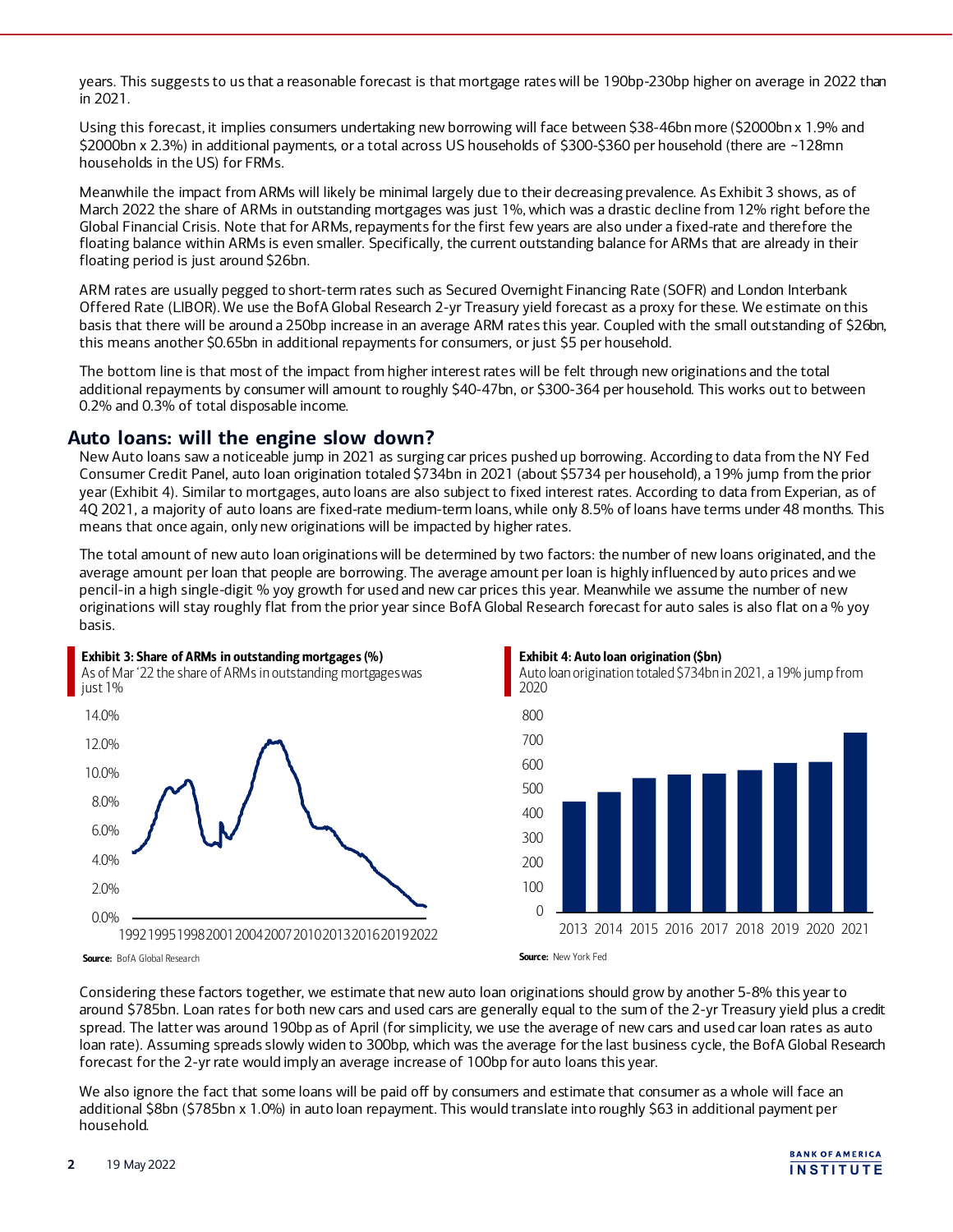## **Asking for credit**

Consumer credit card balances saw a dramatic decrease during the pandemic as consumers paid down debt with increased savings. Between 4Q 2019 and 1Q 2021, US credit card balances dropped by 17% to \$0.77tn but have since climbed back up to \$0.84tn as of 1Q 2022. We assume that credit card balances will grow slightly above trend this year, given resilient consumer demand, particularly for services, as well as elevated inflation. This would leave the annual average of consumer credit card debt at around \$0.9tn. Credit card interest rates for each customer move closely with the "bank prime rate", which in turn is linked to the fed funds rate. Based on BofA Global Research's forecast for the fed funds rate, it would imply an average increase of 1.2ppt for credit card interest rate for this year. As a result, we estimate an additional \$10.8bn (\$900bn x 1.2%) credit card payments for the consumer, which is equivalent to around \$84 per household.

## **Bottom line: no meaningful impact this year**

Our estimations above suggest that on average, household debt repayments will increase by somewhere between \$450 and \$510 (or 0.3%-0.35% of disposable income) this year due to rising interest rates.

This only creates a modest extra pull on the consumers pocket in the short-term, but they will eventually face stiffer headwinds as more existing loans mature and new originations take place under higher interest rates. It is also worth adding that the impact will not be felt uniformly – households seeking to borrow or those whose fixed rates expires will face the higher interest rates first.

#### Exhibit 5: Estimation of additional payments to different types of consumer debt due to rate hikes

The biggest impact from rising rates will be felt through higher mortgage rates on new originations

|                            | Aggregate (\$bn) | Per household |
|----------------------------|------------------|---------------|
| Mortgage                   | \$40-47          | \$300-\$364   |
| Auto loan                  | \$8              | \$63          |
| Credit card loan           |                  | \$84          |
| Total                      | \$58-66          | \$450-510     |
| Share of disposable income | $0.3 - 0.35\%$   |               |

Source: BofA Global Research

Still, it is worth putting this fairly modest overall increase into context with a proxy of after-tax payroll wage growth based on Bank of America proprietary data. The proxy is derived by anonymizing and aggregating direct deposit data from Bank of America consumer deposit accounts in the US. For the month of April, after-tax wages' 3-month moving average (ma) were up 8.7% yoy<sup>1</sup>. On this basis a rise in extra debt costs would be more than covered by the rises in pay we have seen for the 'average' consumer to date.

## Exhibit 6: After-tax wages and salaries, based on Bank of America aggregated consumer deposit data (% yoy. 3-month moving average)

After tax wages continued to increase on a yoy basis amid a red hot labor market



<sup>&</sup>lt;sup>1</sup> Please see Methodology section for more details.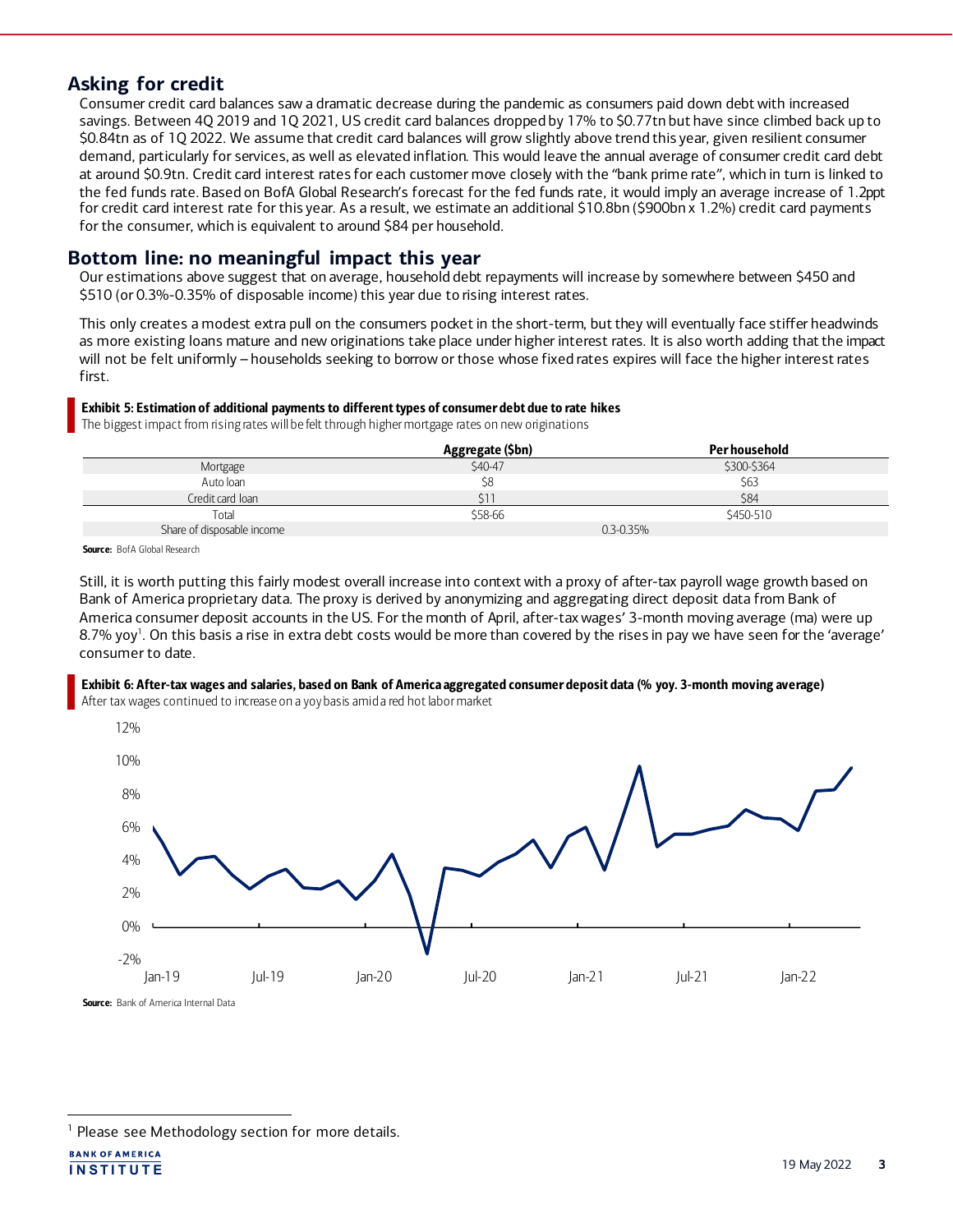## **Contributors:**

#### **David Tinsley**

Director, Bank of America Institute

## **Sources:**

### **Anna Zhou**

US Economist, BofA Global Research

#### **Methodology**

Selected Bank of America ("BAC") transaction data is used to inform the macroeconomic views expressed in this report and should be considered in the context of other economic indicators and publicly available information. In certain instances, the data may provide directional and/or predictive value. The data used is not comprehensive; it is based on aggregated and anonymized selections of Bank of America data and may reflect a degree of selection bias and limitations on the data available.

The payroll and tax direct deposit data based on the BAC internal data is derived by anonymizing and aggregating direct deposit data from Bank of America consumer deposit accounts in the US and analyzing that data at a highly aggregated level. Additional information about the methodology used to aggregate the data is available upon request.

Additional information about the methodology used to aggregate the data is available upon request.